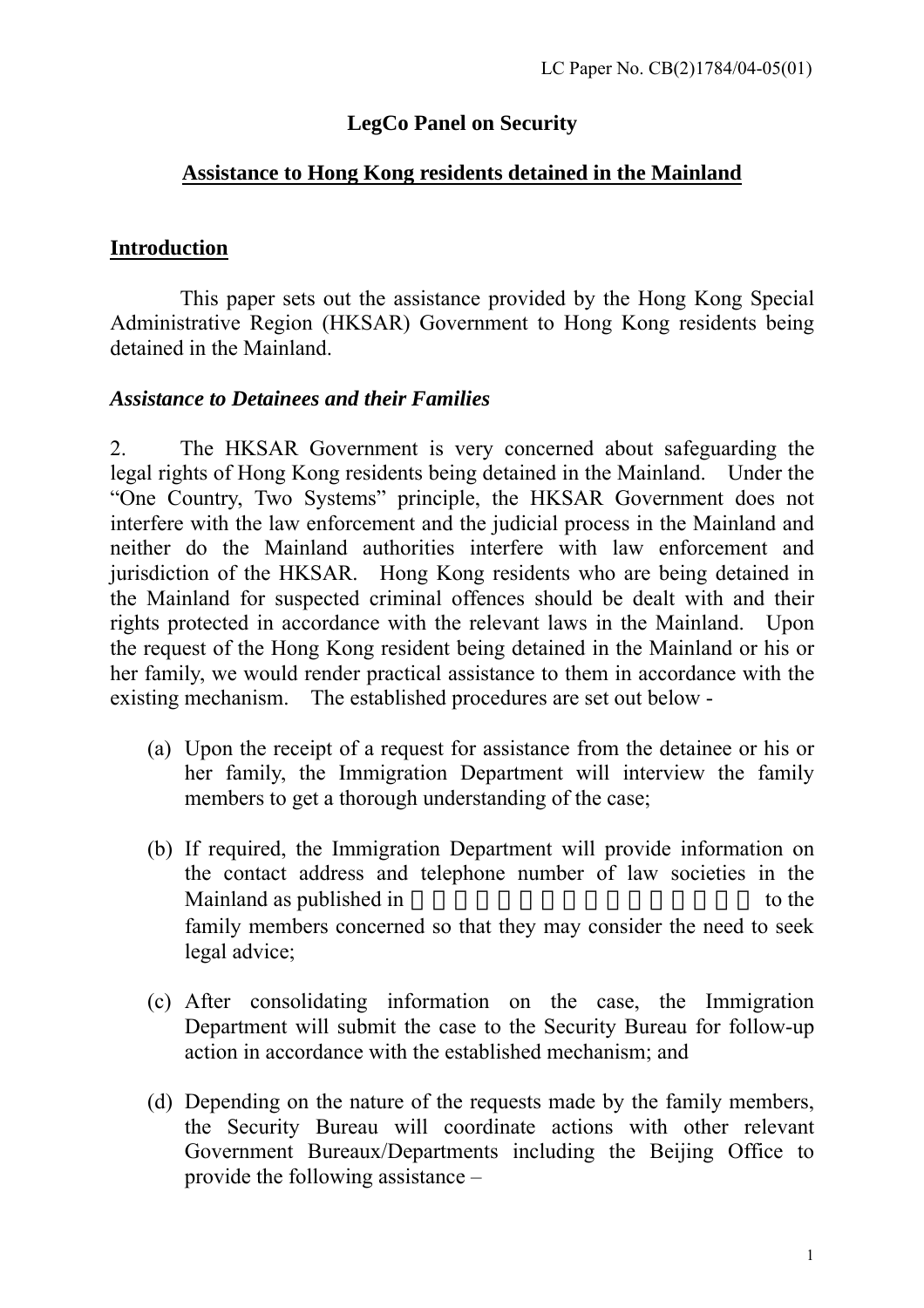- (i) to convey the requests or appeals of family members, including any suspected breach of rules and procedures, to the relevant Mainland authorities through the established channel;
- (ii) through its liaison network at both the central and provincial levels, the Beijing Office will take appropriate follow-up actions where necessary to keep track of the response of the relevant Mainland authorities to the requests referred to them by the HKSAR Government;
- (iii) Immigration Department will immediately convey to the family members concerned any latest information received from the Mainland authorities through the Beijing Office. Further referrals will be made upon the request of family members, if necessary; and
- (iv) Upon receipt of a report of a person suspected missing in the Mainland, we will seek the assistance of the Liaison Bureau of the Police to liaise with their Mainland counterparts with a view to verifying if the missing Hong Kong resident has gone to the Mainland and, if so, to locating the person.

3. The Security Bureau oversees and closely monitors progress on the referrals made to the Mainland authorities, while the Immigration Department keeps close contact with the family members concerned.

4. Between 1 July 1997 and end of April 2005, the Government has received 503 requests for assistance (relating to 510 persons) relating to Hong Kong residents being detained or serving sentence in the Mainland. Out of these, 421 cases have been resolved and/or the persons concerned did not require further assistance from the Government (including 285 persons who have been released and returned to Hong Kong). The Immigration Department is taking follow-up actions on 82 cases involving 82 Hong Kong residents. Of these, 57 persons are under detention/on trial/bail in the Mainland while the remaining 25 persons are serving prison sentence.

### *The Reciprocal Notification Mechanism*

5. In October 2000, the Security Bureau reached a consensus with the Ministry of Public Security on a reciprocal notification mechanism. It is an administrative arrangement implemented on the basis of mutual respect for the relevant laws of both sides under which notification will be made as soon as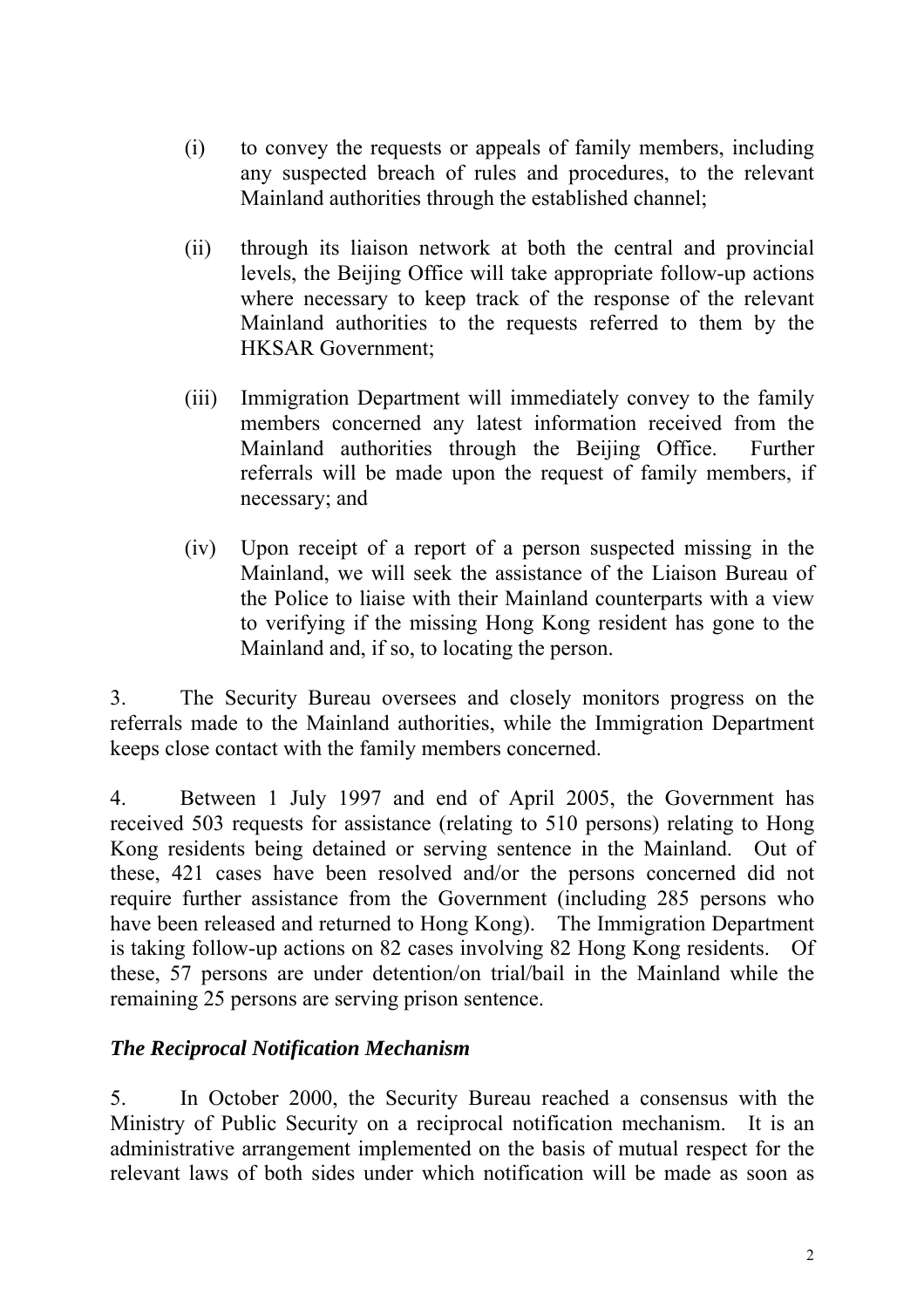practicable. The mechanism became operative on 1 January 2001. Its coverage was expanded since 1 June 2003 following a consensus reached by the two sides after a review. The scope of the mechanism is recapitulated below -

- (a) Matters which concerned Notification Unit in the Mainland should notify the Hong Kong Notification Unit (i.e. the Police) include the imposition of criminal compulsory measures on Hong Kong residents by the public security authorities, the Mainland customs authorities, People's Procuratorates and the Ministry of State Security, and the unnatural deaths of Hong Kong residents in the Mainland; and
- (b) Matters which the Hong Kong notification Unit should notify the Mainland counterparts include criminal prosecutions instituted by the Hon Kong Police Force, the Customs and Excise Department and the Immigration Department against Mainland residents, and the unnatural deaths of Mainland residents in Hong Kong.

6. The Hong Kong Police will inform the family members concerned as soon as possible after a notification has been received from the Mainland authorities. The procedures set out in paragraph 2 above will apply if the family members concerned require assistance from the Government.

7. As at the end of April 2005, a total number of 3 211 notifications have been made by the Mainland Notification Unit involving 2 439 Hong Kong residents. Among them, 2 254 persons are subject to compulsory measures and 185 were dead. Cases relating to the imposition of compulsory measures are mostly related to fraud and smuggling offences. The offences were mainly committed in Guangdong, although some cases took place in other provinces/cities.

# *Relevant Provisions in Mainland Laws*

8. The power of the public security authorities in imposing compulsory measures is provided for under the Criminal Procedure Law (the Law) of the People's Republic of China. According to the Law, there are five types of compulsory measures which can be taken by the public security authorities, namely summons for questioning, putting on bail, residence under surveillance, detention and arrest. The rights and obligations of persons suspected to have committed a criminal offence are also provided in the Law. According to section 64 of the Law, the law enforcement authorities are required to inform the family of the detainee or the unit to which he or she belongs of the reasons for the detention and the place of detention within 24 hours, unless it is not feasible to do so or such notification will affect investigation.